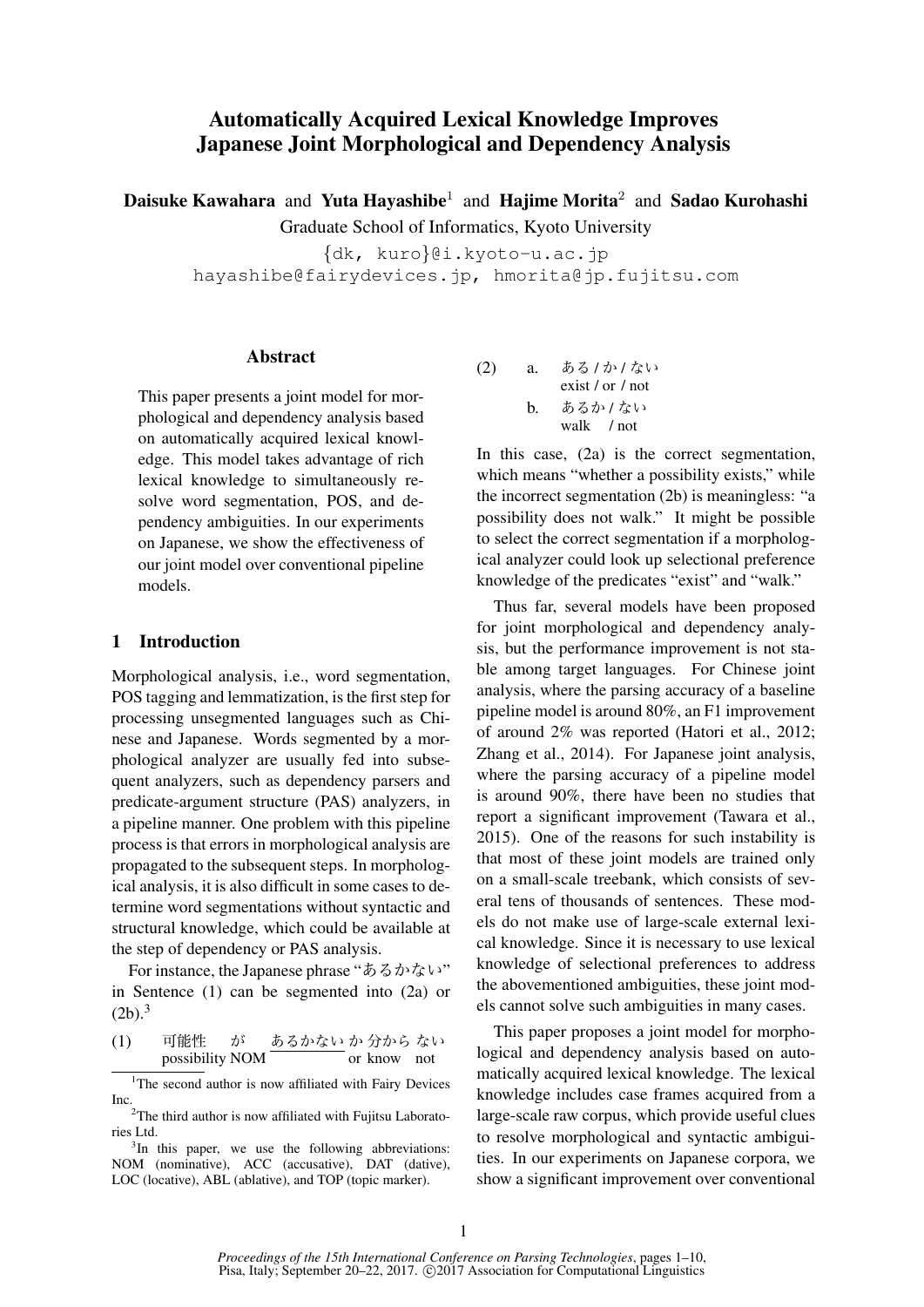pipeline models.

The remainder of this paper is organized as follows. Section 2 summarizes previous joint models for morphological and dependency analysis. Section 3 describes our method for constructing lexical knowledge. Section 4 illustrates our idea and describes our joint analysis model in detail. Section 5 is devoted to our experiments. Finally, section 6 gives the conclusions.

## 2 Related Work

Some variants of transition-based parsing methods have been proposed for joint POS tagging and parsing (Bohnet and Nivre, 2012; Bohnet et al., 2013; Wang and Xue, 2014) and joint Chinese word segmentation, POS tagging, and dependency parsing (Hatori et al., 2012; Zhang et al., 2014). As an external knowledge source, Hatori et al. (2012) used a word dictionary extracted mainly from Wikipedia, but it did not provide lexical knowledge for resolving syntactic ambiguities.

Lattice parsing methods have been proposed for Hebrew and Arabic (Goldberg and Tsarfaty, 2008; Goldberg et al., 2009; Green and Manning, 2010; Goldberg and Elhadad, 2011). These methods first generate a word lattice and then apply PCFG parsing to the word lattice. Starting with a word lattice, the methods of Wang et al. (2013) and Zhang et al. (2015) select the best parse using dual decomposition and the randomized greedy algorithm, respectively. Of these methods, Goldberg et al. (2009) incorporated an external morphological lexicon, which does not provide selectional preferences.

As a different method from lattice parsing, Qian and Liu (2012) trained separate models for Chinese word segmentation, POS tagging, and constituency parsing. They proposed a unified decoding algorithm that combines the scores from these three models. This is a purely supervised method that does not use lexical knowledge.

As dependency parsing models using lexical knowledge, there have been semi-supervised approaches that use knowledge of word classes, lexical preferences or selectional preferences acquired from raw corpora (e.g., (van Noord, 2007; Koo et al., 2008; Chen et al., 2009; Zhou et al., 2011; Bansal and Klein, 2011)). However, these dependency parsing models cannot be applied to joint morphological and dependency analysis.

For Japanese, Morita et al. (2015) proposed a morphological analyzer that jointly performs seg-

mentation and POS tagging using recurrent neural network language models, but does not perform dependency parsing. We employ this morphological analyzer, JUMAN++<sup>4</sup>, as a pre-processor to generate word lattice (described in Section 4.1). Kawahara and Kurohashi (2006) proposed a probabilistic model for Japanese dependency parsing and PAS analysis based on case frames automatically compiled from a large raw corpus, which are also used as a source of selectional preferences in our model (described in Section 3.1). Kudo and Matsumoto (2002), Sassano (2004), Iwatate (2012) and Yoshinaga and Kitsuregawa (2014) proposed supervised models for Japanese dependency parsing without using external knowledge sources. These models need a 1-best output of segmentation and POS tagging as an input, and are not a joint model of morphological analysis and dependency parsing. We adopt KNP<sup>5</sup> and CaboCha<sup>6</sup> as baseline dependency parsers, which are implementations of Kawahara and Kurohashi (2006) and Sassano (2004), respectively.<sup>7</sup>

Tawara et al. (2015) proposed a joint model for Japanese morphological analysis and dependency parsing without lexical knowledge. However, they failed to achieve significant improvements over conventional pipeline methods.

To the best of our knowledge, there have been no joint models of morphological and dependency analysis that use large-scale lexical knowledge which includes selectional preferences.

### 3 Lexical Knowledge Acquisition

In our joint analysis model, we use the following three types of lexical knowledge automatically acquired from a large raw corpus: case frames, cooccurrence probabilities of noun-noun / predicatepredicate dependencies, and word embeddings. We deeply utilize case frames in our joint model

<sup>4</sup> http://nlp.ist.i.kyoto-u.ac.jp/EN/?JUMAN++

<sup>5</sup> http://nlp.ist.i.kyoto-u.ac.jp/?KNP

<sup>6</sup> https://taku910.github.io/cabocha/

 $7As$  baseline parsers, we did not use J.DepP (http: //www.tkl.iis.u-tokyo.ac.jp/˜ynaga/jdepp/) and the tournament model proposed by Iwatate (2012). J.DepP is an implementation of Yoshinaga and Kitsuregawa (2014), which uses the same shift-reduce model as CaboCha with a similar feature set. It was also empirically proved by the author of CaboCha that the tournament model of Iwatate (2012) did not significantly outperform the shift-reduce model. Iwatate (2012) further improved the performance of a single parser using parser stacking. This kind of parser combination technique is complementary to our model and can be incorporated into our model in the future.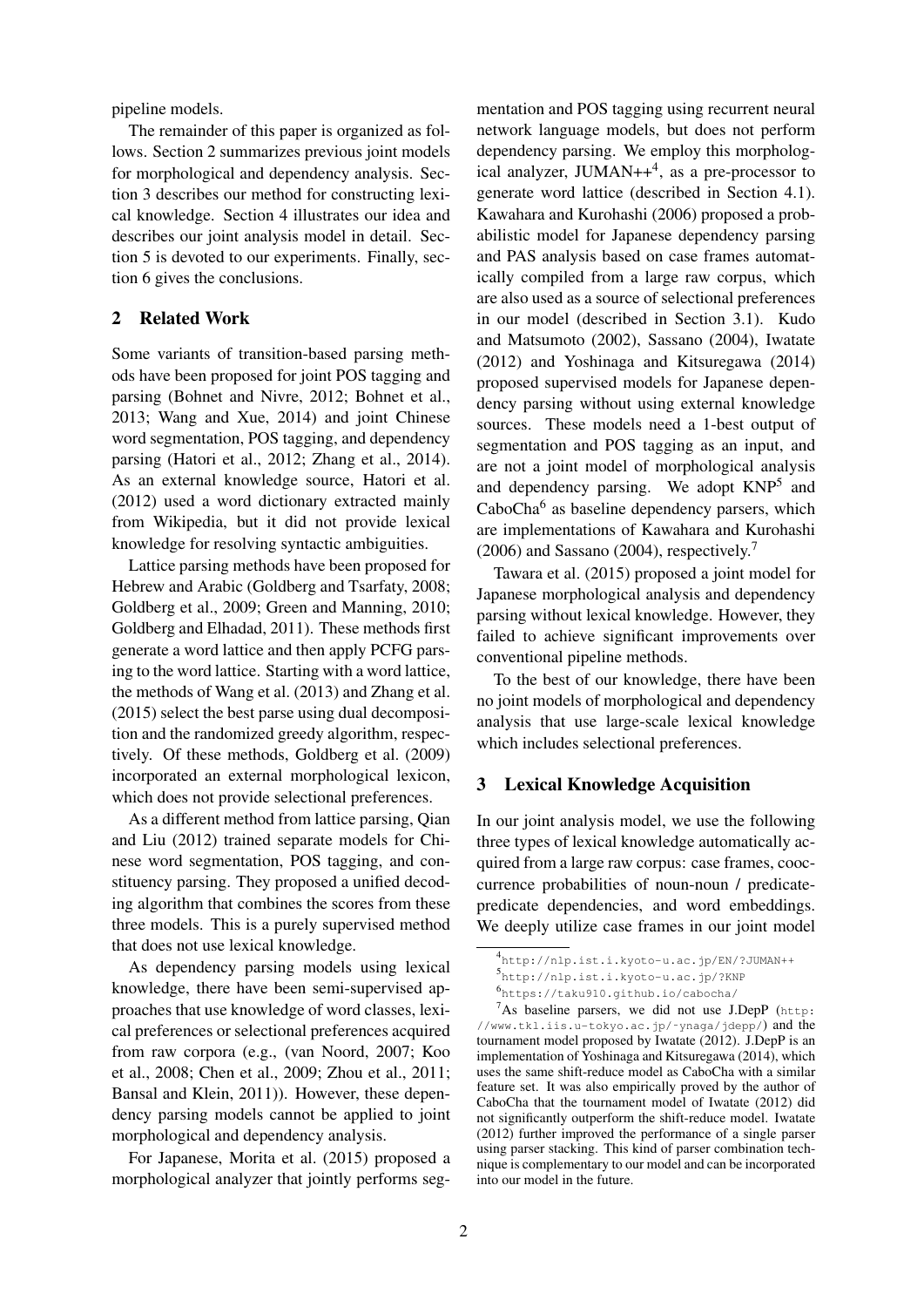and also consider these resources as features in our scoring function described in Section 4.2. Below, we describe the methods for constructing each of the resources, which are basically based on previous work.

### 3.1 Case Frames

We use case frames to evaluate the plausibility of PASs. Case frames are predicate-specific semantic frames like PropBank (Palmer et al., 2005), which are distinguished for each predicate sense or usage. Although PropBank was elaborated by hand and does not have frequency information, we automatically compile large-scale case frames that reflect real predicate uses.

Each predicate has several case frames that are semantically distinguished. Each case frame consists of case slots, each of which consists of word instances that can be filled. Examples of Japanese case frames are shown in Table 1. Case frames are the source of selectional preferences, which are compiled by aggregating PASs for each predicate usage.

We adapted the method of Kawahara et al. (2014) to Japanese case frame compilation. They proposed an unsupervised method for compiling English case frames from a large raw corpus. The procedure for inducing case frames is as follows:

- 1. apply dependency parsing to a raw corpus and extract PASs for each predicate from the automatic parses,
- 2. merge the PASs that have presumably the same meaning based on the assumption of one sense per collocation to get a set of initial frames, and
- 3. apply clustering to the initial frames based on the Chinese Restaurant Process (Aldous, 1985) to produce predicate-specific case frames.

While the original method used Stanford dependency labels as the representations of case slots, we use case-marking postpositions in Japanese, such as "が" (NOM), "を" (ACC), and "に" (DAT). At Step 1, we apply the morphological and dependency analyzers, JUMAN++ and KNP, to the raw corpus. To alleviate the influence of errors in segmentations, POS tags and dependencies, we extract only reliable PASs that have no syntactic ambiguities. At Step 2, the PASs that have presumably the same meaning are identified by cou-

|           | $\overline{\text{CS}}$ | instances                                          |
|-----------|------------------------|----------------------------------------------------|
|           | が                      | $necessity:297865$ , case: 190109, $\cdots$        |
| ある:1      | に                      | thing: 40, me: 29, trend: $29, \cdots$             |
| (exist:1) | time                   | $<$ time $>$ :398                                  |
|           | が                      | interest: $34236$ , confidence: $21326$ , $\cdots$ |
| ある:2      | に                      | point: 702, way: 490, me: 442, $\cdots$            |
| (exist:2) | で                      | feeling: 70, aspect: $58, \cdots$                  |
|           | が                      | possibility:121867                                 |
| ある:3      | に                      | price: 23, myself: 20, you: $18, \cdots$           |
| (exist:3) | で                      | step:4, influence:4, $\cdots$                      |
|           |                        |                                                    |
|           |                        |                                                    |
| あるく:1     | が                      | person: $57, 1:13, \cdots$                         |
| (walk:1)  | を                      | road:24236, trail:4066, $\cdots$                   |
|           | から                     | parking: $175$ , station: $88$ , $\cdots$          |
| あるく:2     | が                      | I:35, parade: $27, \cdots$                         |
|           | をで                     | city:13548, town:5336, park:3264, $\cdots$         |
| (walk:2)  |                        | alone: 464, feeling: $74, \cdots$                  |
|           | が                      | person: 60, cat: $24$ , $\cdots$                   |
| あるく:3     | $\dot{\textbf{z}}$     | inside: 18858, top: 9969, bottom: 1769, $\cdots$   |
| (walk:3)  | で                      | alone: 216, barefoot: $198, \cdots$                |
|           |                        |                                                    |
|           |                        |                                                    |

Table 1: Acquired case frames for the Japanese verbs "ある" (exist) and "あるく" (walk). CS denotes case slots, such as "が" (NOM), "を" (ACC), "に" (DAT), "で" (LOC), and "から" (ABL). Instances in each CS are originally Japanese words but expressed only in English due to space limitation. The number following each word denotes its frequency.

pling a predicate and the closest argument. That is, PASs are distinguished by predicate-argument pairs, such as "道を あるく" (walk road) and "町 を あるく" (walk city).

We crawled the Web to obtain a large-scale Japanese Web corpus. As a result, we extracted 10 billion Japanese sentences without duplicates from three billion Web pages. We automatically compiled case frames from these sentences and acquired case frames for approximately 100,000 predicates. Examples of acquired case frames are shown in Table 1.

# 3.2 Cooccurrence Probabilities of Noun-noun / Predicate-predicate Dependencies

To evaluate dependencies that cannot be captured by PASs, cooccurrence statistics of these dependencies are collected from a large raw corpus. For such dependencies, we consider noun-noun and predicate-predicate dependencies. Nounnoun dependencies cover the dependency relations between nouns including compound nouns and predicate-predicate dependencies are the dependency relations between predicates.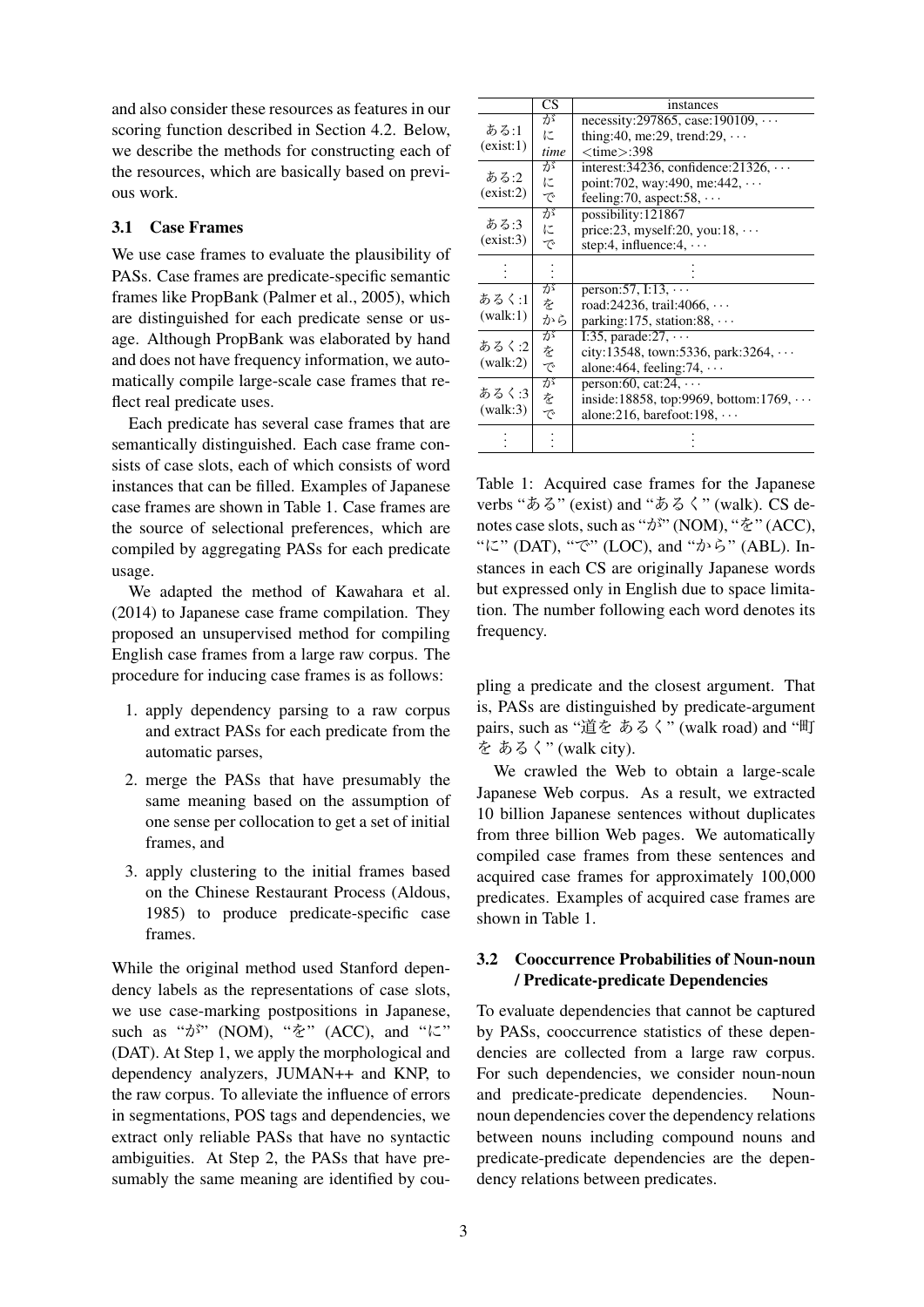We collect noun-noun and predicate-predicate dependencies from automatic parses and calculate cooccurrence probabilities of these dependencies. We acquired these probabilities from automatic parses of 1.6 billion Japanese Web sentences, which are a part of the Japanese Web corpus constructed for case frame compilation.

### 3.3 Word Embeddings

To detect coordinate structures, which cover a large proportion of dependency relations in a sentence, it is important to capture similarities between words and word sequences. In this paper, we employ word embeddings to calculate similarities between words and word sequences.

We trained word embeddings using 100 million Japanese Web sentences by word2vec8 (Mikolov et al., 2013) using skip-gram and negative sampling. The dimension of word embeddings was set to 500. To calculate the similarity between two words, we compute the cosine measure between the embeddings of these words.

# 4 Joint Morphological and Dependency Analysis based on Automatically Acquired Lexical Knowledge

#### 4.1 Joint Analysis Model

We deal with dependencies between base phrases, which are the dependency unit defined in the annotation guidelines of the Japanese treebanks described in Section 5.1. A base phrase consists of a content word and zero or more function words. Although the traditional dependency unit for Japanese is *bunsetsu*, which can contain more than one content word, $9$  we adopt base phrase dependencies instead of *bunsetsu* dependencies. This is because base phrase dependencies are basically based on *bunsetsu* dependencies but extended to consider the dependencies inside compound nouns. Hereafter, we call base phrases simply *phrases*.

We adopt the widely used CKY algorithm for our joint analysis model. In our model, a cell in the CKY table corresponds to a span of characters in the input sentence. This model outputs the best parse tree, which contains all the disambiguated results of words, phrases, and dependencies. The

procedure of our joint analysis model is described below.

## 1. Projection of candidate words onto the CKY table

First, a word lattice is generated using a morphological analyzer. All the words included in the word lattice are projected onto the CKY table.

For instance, in Figure 1, the input sentence is "可能性があるかないか." The possible words for this sentence are projected as described in Figure 1(a). For example, the span " $\delta \delta \phi$ " has the following three possible word cells: "ある" (exist), "か" (or), and "あるか" (walk).

#### 2. Generation of phrases

Possible phrases are generated on the CKY table using POS-based phrase chunking rules. These rules are extracted from the Japanese dependency parser KNP. Because there are ambiguities in words and POS tags, there are also ambiguities in phrases. Each of the generated phrases is regarded as the smallest sub-tree consisting of only one phrase.

In Figure 1, by concatenating words in Figure 1(a) using the phrase chunking rules, the light blue cells in Figure 1(b) are generated as candidate phrases. For example, the span "あるか" has the following two possible phrases: "あるか" (walk) and "ある / か" (exist or).

### 3. Merging neighboring sub-tree pairs

Neighboring sub-tree pairs are merged to generate a new possible sub-tree. This process is iterated in a bottom-up manner, and finally possible trees for the whole input sentence are generated.

In general, there can be multiple sub-trees that correspond to the same span. When merging two spans with multiple sub-trees, it is necessary to consider all the possible combinations of these sub-trees. New sub-trees generated by merging are ranked by the scoring function described in Section 4.2 and only top-b sub-trees are kept for the subsequent process, where  $b$  is the beam width.

Different from the usual CKY algorithm for dependency parsing, we perform PAS analysis for each cell whose head is a predicate. This analysis is done using the method of Kawahara and Kurohashi (2006), which is the process of matching between the arguments in the span and each of the case frames of the predicate. The best-matching

<sup>8</sup> https://code.google.com/p/word2vec/

<sup>&</sup>lt;sup>9</sup>A *bunsetsu* consists of one or more content words and zero or more function words. A compound noun containing multiple content words constitutes a *bunsetsu*.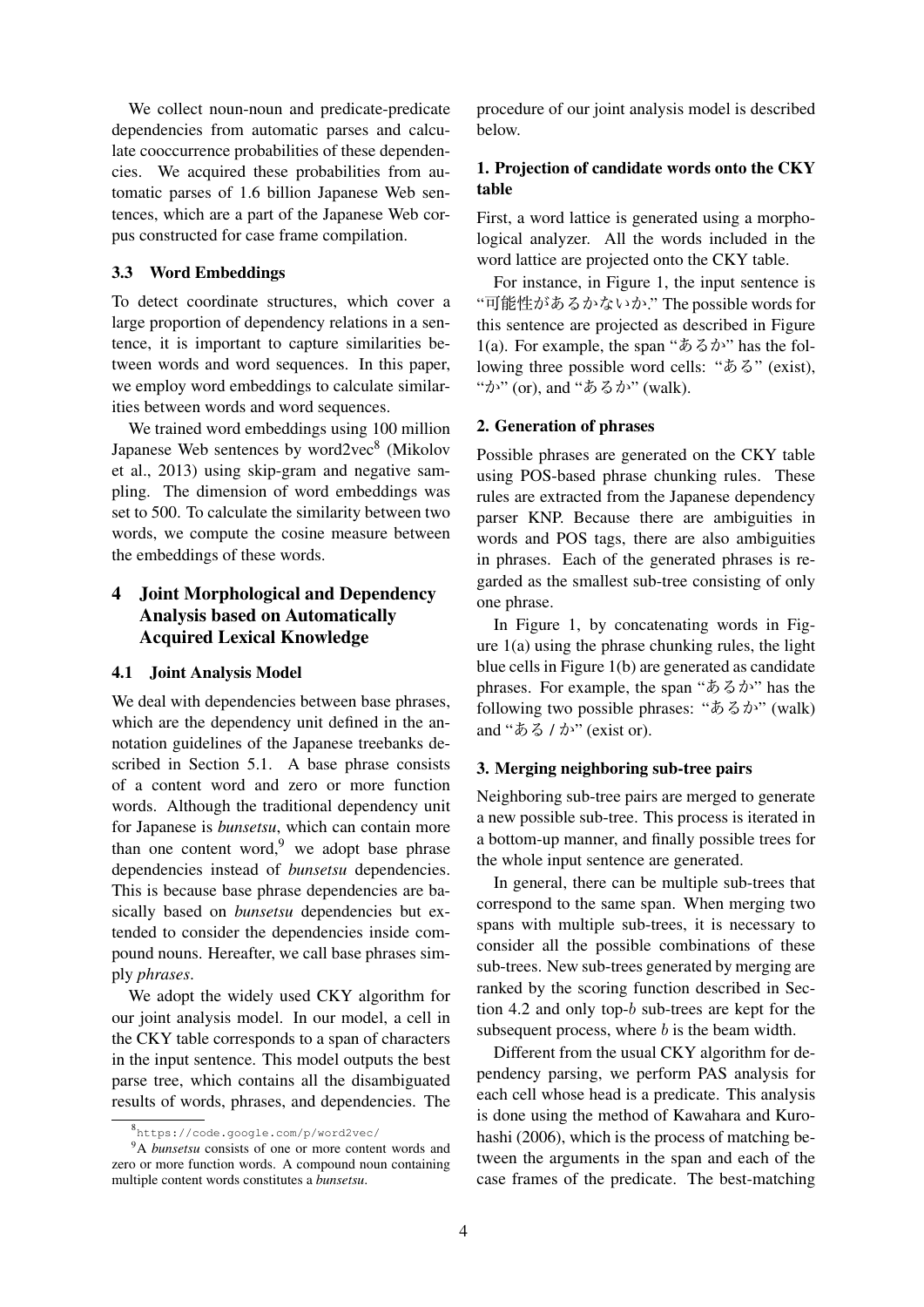

(a) Projection of candidate words onto the CKY table



(c) Generation process of the tree for "可能/性/が/ある/か/ ない/か" (correct analysis)



(b) Generation of phrases



(d) Generation process of the tree for "可能/性/が/あるか/ ない/か" (incorrect analysis)

Figure 1: Illustration of our joint analysis model.

case frame with the highest score is selected according to the scoring function.

For example, Figure 1(c) shows the merging process for the interpretation "可能/性/が/ある/か/ない/か" (whether a possibility exists), and Figure 1(d) shows the merging process for "可能/性/が/あるか/ない/か" (possibility does not walk). The best-matching case frame "ある:3" (exist:3) was selected for the interpretation in Figure 1(c), and the case frame " $\delta \leq 1$ " (walk:1) was selected in Figure 1(d), respectively.

### 4. Selection of the tree with the highest score

The tree with the highest score is selected as an output from the candidate trees for the whole input sentence using the following equation:

$$
\hat{y} = \underset{y \in Y}{\operatorname{argmax}} score(y), \tag{1}
$$

where  $\hat{y}$  is the output tree, and Y is the candidate trees for the input sentence. The scoring function  $score(y)$  is defined in Section 4.2.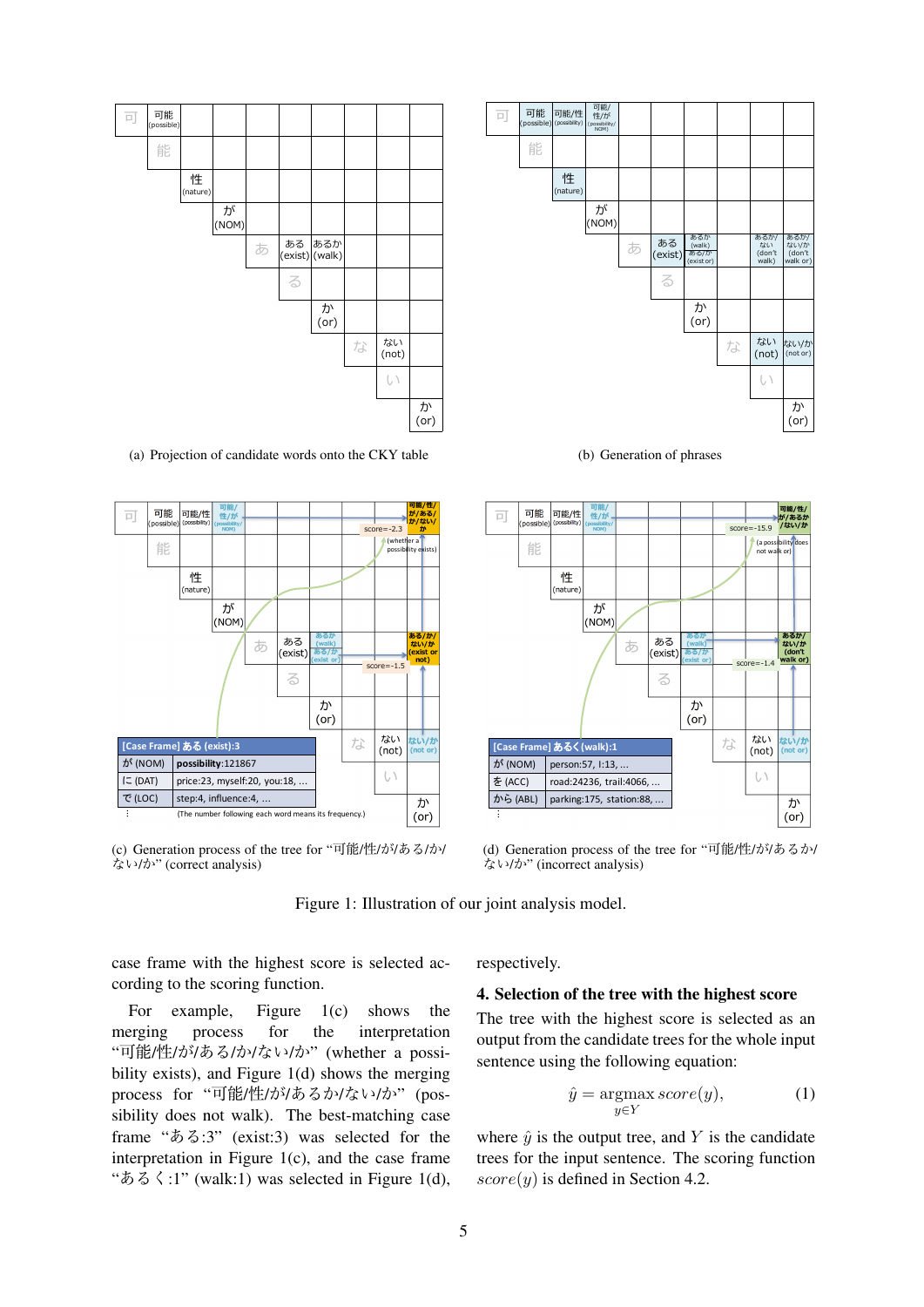| Word feature                                            | Corpus        | η           |
|---------------------------------------------------------|---------------|-------------|
| Marginal score of morphological analysis                | <b>NEWS</b>   | $\tilde{z}$ |
| Phrase features                                         |               |             |
| Word 2,3-grams in a phrase                              |               |             |
| $\cdot$ # of phrases in a sentence                      | WEB           |             |
| · Words at a phrase boundary                            |               |             |
| $\cdot$ # of predicates                                 |               |             |
| · A predicate representation                            |               |             |
| Dependency features                                     | Tabl          |             |
| A dependency label                                      |               |             |
| • Content/function words and punctuations of a modifier |               |             |
| Content/function words and punctuations of a head       | We use th     |             |
| Distance between a modifier and its head                | the feature   |             |
| Features derived from lexical knowledge                 |               |             |
| $\cdot$ # of predicates that do not have case frames    | lattice for e |             |
| Probabilities calculated based on case frames           | input. A se   |             |
| (case frame/slot generating probability, etc.)          |               |             |
| A cooccurrence probability between nouns                | described in  |             |
| A cooccurrence probability between predicates           | and candida   |             |
| Content word similarity between a modifier and its head | The tree wit  |             |
|                                                         |               |             |

Table 2: Features.

· Similarity of word sequences for coordination

In Figure 1, the upper-right corner cell of the CKY table, which keeps the interpretations of the whole input sentence, contains two possible trees illustrated in Figures 1(c) and 1(d). Our algorithm selects the tree of 1(c), which has the highest score. Here, selectional preferences from case frames tell that "ある" (exist) is more likely to take the nominative filler "可能性" (possibility) than "あるく" (walk).

#### 4.2 Scoring Function and Training

The score of a tree for the input sentence  $x$  is defined as the weighted sum of features. This score is calculated using the following scoring function:

$$
score(y) = \sum_{i} (w_i \cdot \phi_i(x, y)), \qquad (2)
$$

where  $\phi_i$  is a feature function corresponding to feature *i*, and  $w_i$  is a weight of feature *i*. This scoring function is also used for calculating the score of a sub-tree, which is constructed at an intermediate step of parsing, i.e., an intermediate cell built at Step 3.

Table 2 lists the features used, which include words constituting a phrase, dependencies between phrases, and the plausibility of a PAS measured by case frames. The basic features that are not derived from lexical knowledge (the upper part of Table 2) are based on the features used in the CaboCha parser.<sup>10</sup>

| Corpus     | Training                                 | <b>Test</b>         |
|------------|------------------------------------------|---------------------|
|            | NEWS $\vert 2,727$ articles              | 200 articles        |
|            | $(36,623$ sentences)                     | $(1,783$ sentences) |
| <b>WEB</b> | 4,427 articles                           | 700 articles        |
|            | $(13,853$ sentences) $(2,195$ sentences) |                     |
|            |                                          |                     |

le 3: Statistics of the treebanks.

he following learning procedure. First, weights are initialized, and the word each sentence in a training corpus is entence is analyzed using the method n Section 4.1 with a beam width of  $b$ , ate trees for this sentence are obtained. The tree with the highest dependency score (UAS) against the gold tree is regarded as a positive instance, and the remaining candidate trees are regarded as negative instances. The feature weights are optimized using the training instances generated from all the sentences in the training corpus. We adopt candidate selection learning and optimize the feature weights using L-BFGS. The above procedure is iterated several times to obtain the final feature weights.

### 5 Experiments

#### 5.1 Experimental Settings

In our experiments, we used the Kyoto University Text Corpus<sup>11</sup> (Kawahara et al., 2002) (NEWS) and the Kyoto University Web Document Leads Corpus<sup>12</sup> (Hangyo et al., 2012) (WEB) as Japanese treebanks. NEWS consists of news articles and WEB consists of web pages in various domains. We split these into training and test sets as shown in Table 3. We merged the training sets of NEWS and WEB to generate a training set in our experiment and conducted evaluations on each test set of NEWS and WEB.

For the parser input, we used the Japanese morphological analyzer JUMAN++ (Morita et al., 2015) to generate a word lattice. We did not use all possible words in the lexicon of JUMAN++, but converted the N-best output of JUMAN++ to a word lattice to speed up parsing. This is reasonable because the segmentation accuracy of JU-MAN++ is between 98%–99% and its N-best output contains only plausible words. N-best outputs were obtained using the option –autoN of JU-

<sup>&</sup>lt;sup>10</sup>Although the features for dependency parsing in CaboCha were designed for *bunsetsu* dependency parsing, we found out that these features are also compatible with basephrase dependency parsing.

<sup>11</sup>http://nlp.ist.i.kyoto-u.ac.jp/EN/ ?KyotoUniversity\%20Text\%20Corpus

<sup>12</sup>http://nlp.ist.i.kyoto-u.ac.jp/EN/?KWDLC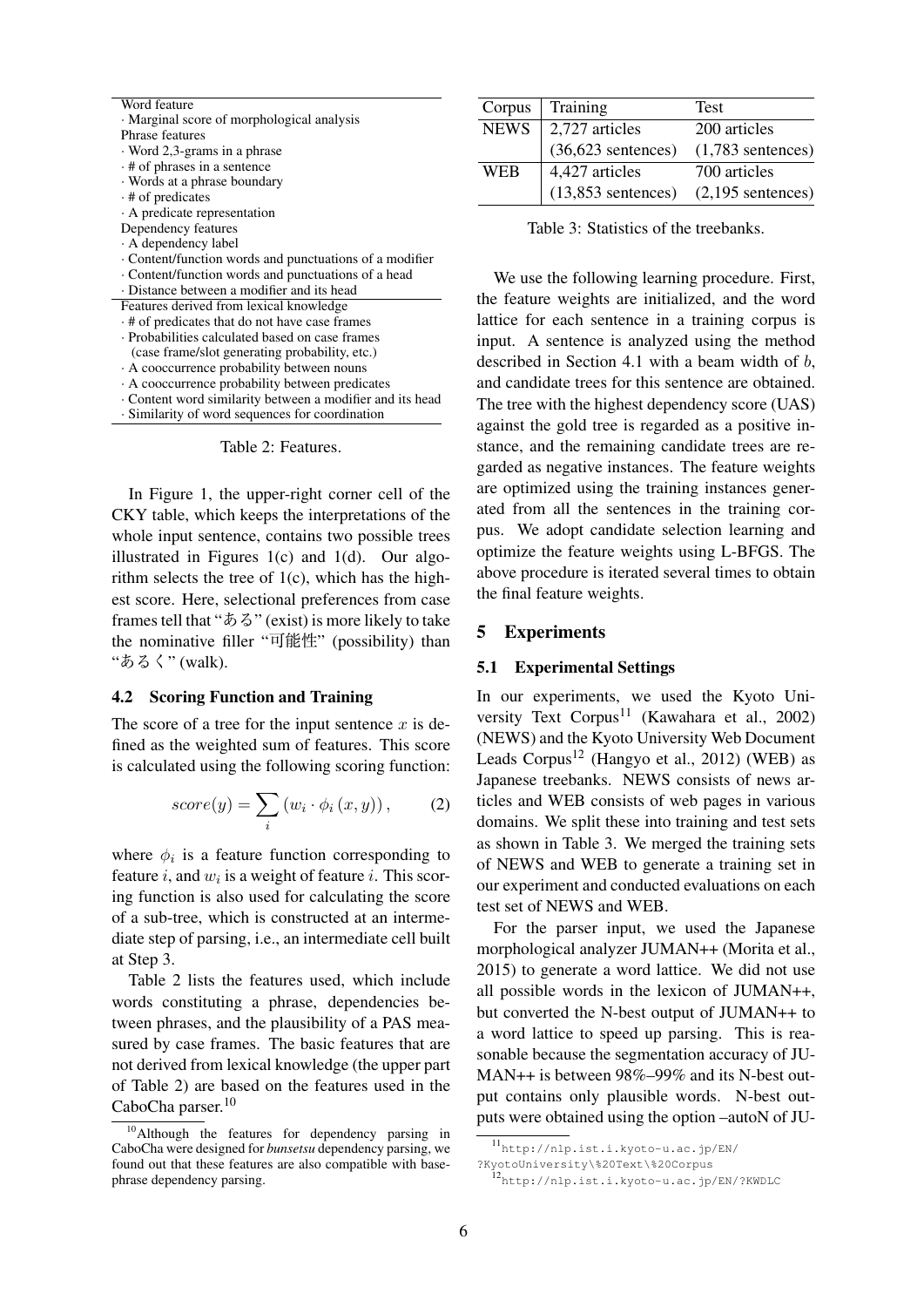| Input       |              | Model           | Word  |            | Phrase | Dependency |            |       |
|-------------|--------------|-----------------|-------|------------|--------|------------|------------|-------|
| Data        | Morph output |                 | Seg   | <b>POS</b> | All    | pSeg       | <b>UAS</b> | LAS   |
|             |              | <b>KNP</b>      | 99.38 | 98.97      | 97.50  | 98.35      | 89.68      | 87.98 |
|             | 1-best       | CaboCha         | 99.38 | 98.97      | 97.50  | 96.17      | 89.06      |       |
| <b>NEWS</b> |              | KNP+CaboCha     | 99.38 | 98.97      | 97.50  | 98.35      | 91.00      |       |
|             |              | Our model wo/LK | 99.38 | 98.97      | 97.50  | 98.38      | 89.89      | 88.20 |
|             | N-best       |                 | 99.37 | 98.98      | 97.51  | 98.39      | 90.40      | 88.73 |
|             | 1-best       | Our model       | 99.38 | 98.97      | 97.50  | 98.39      | 91.26      | 89.54 |
|             | N-best       |                 | 99.38 | 99.00      | 97.54  | 98.44      | 91.61      | 89.91 |
|             | 1-best       | <b>KNP</b>      | 98.45 | 97.91      | 96.34  | 96.30      | 87.87      | 85.61 |
|             |              | CaboCha         | 98.45 | 97.91      | 96.34  | 92.65      | 86.14      |       |
|             |              | KNP+CaboCha     | 98.45 | 97.91      | 96.34  | 96.30      | 89.05      |       |
| <b>WEB</b>  |              | Our model wo/LK | 98.45 | 97.91      | 96.34  | 96.13      | 88.36      | 86.12 |
|             | N-best       |                 | 98.48 | 97.93      | 96.39  | 96.26      | 88.79      | 86.52 |
|             | 1-best       | Our model       | 98.45 | 97.91      | 96.34  | 96.11      | 89.54      | 87.27 |
|             | N-best       |                 | 98.53 | 97.99      | 96.45  | 96.31      | 89.82      | 87.53 |

Table 4: Evaluation results. "wo/LK" means "without lexical knowledge."

MAN++, which increases N proportionally to the length of the input sentence. We applied 10-way jackknifing to the training set and analyzed the test set using a model trained on the whole training set.

To train our joint model, we used  $\text{Class}^{13}$ with L1 regularization. We set the beam width b of our model to 10 for both training and testing.

For comparison, we adopted the latest versions of KNP and CaboCha, both of which are widely used Japanese dependency parsers. KNP is an implementation of Kawahara and Kurohashi (2006), which accepts the 1-best output of morphological analysis, applies rule-based phrase chunking and performs probabilistic labeled dependency parsing based on case frames. In KNP, we used the same case frames compiled in this paper. CaboCha is an implementation of Sassano (2004), which accepts the 1-best output of morphological analysis, applies CRF-based phrase chunking and performs transition-based unlabeled dependency parsing using SVM. The training of CRF and SVM was conducted using the training data in this paper. Because phrase chunking in CaboCha was designed to identify *bunsetsu*, we also tested KNP+CaboCha for fair comparison, which identifies phrases using KNP and parses using CaboCha. Since KNP and CaboCha are not a joint model and accept only the 1-best output of morphological analysis, we fed the 1-best morphological analysis into KNP and CaboCha. We fed both 1-best and N-best morphological analysis outputs into

our model for comparison. We also tested our model without the automatically acquired lexical knowledge.

We measured the performance of each system using the F1-scores of the following aspects: word segmentation (Seg), "segmentation + POS" (POS), "segmentation+ POS + fine-grained POS + base form" (All), phrase segmentation (pSeg), and unlabeled/labeled dependency attachment score (UAS/LAS). For the dependency labels, the following four labels are defined in the treebanks: D (dependency), P (parallel), I (incomplete parallel), and A (apposition).

### 5.2 Results and Discussion

Table 4 lists the evaluation results. In this table, the accuracies in bold of "our model with Nbest input" are significantly higher than the other models. Statistical testing was conducted using the bootstrap method (Efron and Tibshirani, 1986, 1993) at  $p < 0.01$ .

The following is typical examples improved by our joint model.

\n- (3) a. あの店 は で もの
$$
\times
$$
 が はく that shop TOP LOC thing NOM oftenh 月つかる
\n- b. あの店 は でもの が は、 that shop TOP bargain NOM oftenh 月つかる
\n- 60
\n- 61
\n- 62
\n

<sup>13</sup>http://www.chokkan.org/software/classias/

In this example, (3a) is the incorrect output of the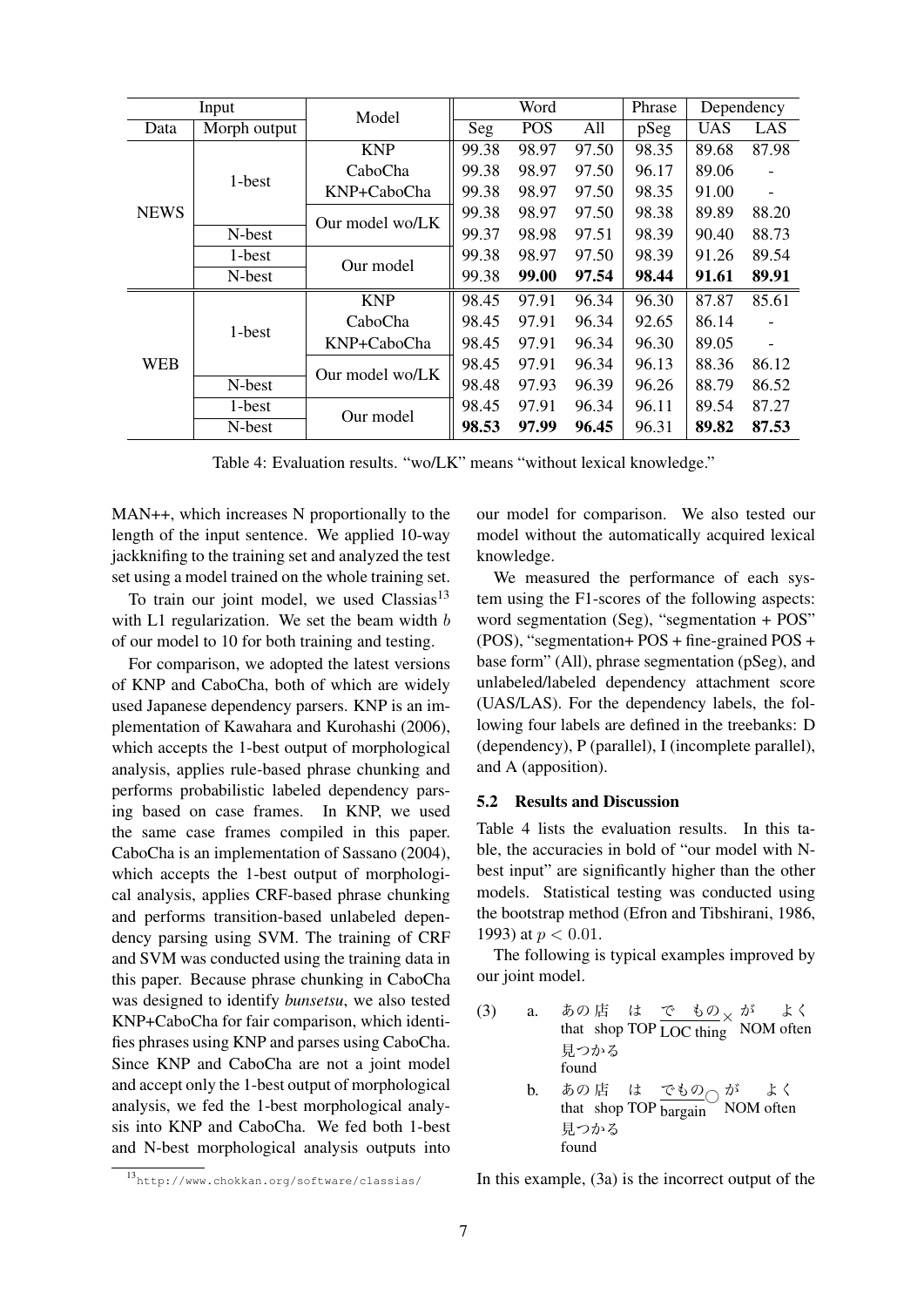|                                                  |  | $\vert$ Seg POS All $\vert$ pSeg $\vert$ UAS LAS |  |
|--------------------------------------------------|--|--------------------------------------------------|--|
|                                                  |  | 1-best   97.01 95.26 94.51   94.21   86.87 85.52 |  |
| N-best   97.38 95.63 95.13   94.44   87.84 86.49 |  |                                                  |  |

Table 5: Results on a corpus with ambiguities.

baseline systems, and (3b) is the correct output of our joint model. Here, case frames tell that the verb "見つかる" (be found) is likely to take "でもの" (bargain) as its nominative.

(4) a. <u>お いや</u> めい と わかれる (prefix) nasty niece ABL part b. <u>おい や</u>○ nephew and めい niece と ABL わかれる part

In this example, (4a) is the incorrect output of the baseline systems, and (4b) is the correct output of our joint model. In this case, "わかれる" (part) is likely to take people including "おい" (nephew) and " $\&$   $\vee$ " (niece) as the ablative fillers. Also, because "おい" (nephew) and "めい" (niece) are judged to be similar by the word embeddings, these are recognized as a coordinate structure.

In Table 4, while the dependency accuracies were improved well, the improvements in morphological analysis (Seg, POS, and All) and phrase segmentation (pSeg) were moderate, even though most of them were significant. In Japanese, the same word segments can have multiple possible words with the same POS and base form, which do not influence the segmentation and POS accuracy. For example, consider the following sentence.

$$
\begin{array}{lll} (5) & \not\stackrel{\text{#}}{\mathcal{K}} & \not\stackrel{\text{#}}{\mathcal{K}} & \text{# } \langle \\ & \text{find ACC} & \text{peel/turn} \end{array}
$$

The verb " $\mathcal{V} \langle$ " is represented as two possible words with different meanings "peel" and "turn," both of which appear in the N-best output of morphological analysis. Although "peel" is correct, this kind of meaning difference is not distinguished in the evaluation of segmentation and POS tagging.<sup>14</sup> However, such ambiguities are resolved based on lexical knowledge in our joint analysis model, and this disambiguation leads to the improvement of case frame selection and dependency parsing.

To further verify the improvements in morpho-

logical analysis, we manually annotated 50 sentences with various morphological ambiguities using the same annotation criteria as NEWS and WEB. We tested our model given 1-best and Nbest morphological analysis with lexical knowledge. Table 5 shows the results. The joint model (N-best) outperformed the pipeline model (1-best) in terms of all the measures by a large margin.

## 6 Conclusion

This paper proposed a joint model for morphological and dependency analysis based on automatically acquired lexical knowledge. This model takes advantage of rich lexical knowledge to jointly resolve word segmentation, POS, and dependency ambiguities. In our Japanese experiments, we succeeded in showing the effectiveness of our joint model over conventional pipeline models.

In the future, we will try to incorporate lexical knowledge into a neural network-based model for joint morphological and dependency analysis. By doing this, we can automatically consider feature combinations as the polynomial kernel used in CaboCha. We also plan to integrate PAS analysis including zero anaphora resolution into our joint model.

### References

- David Aldous. 1985. Exchangeability and related topics. *Ecole d' ´ Et´ e de Probabilit ´ es de Saint-Flour XIII ´* **―***1983* pages 1–198.
- Mohit Bansal and Dan Klein. 2011. Web-scale features for full-scale parsing. In *Proceedings of the 49th Annual Meeting of the Association for Computational Linguistics: Human Language Technologies*. Association for Computational Linguistics, Portland, Oregon, USA, pages 693–702. http://www.aclweb.org/anthology/P11-1070.
- Bernd Bohnet and Joakim Nivre. 2012. A transition-based system for joint part-of-speech tagging and labeled non-projective dependency parsing. In *Proceedings of the 2012 Joint Conference on Empirical Methods in Natural Language Processing and Computational Natural Lan-*

<sup>&</sup>lt;sup>14</sup>If this verb " $\mathcal{O}$ " is written using a Chinese character. such as " $\overrightarrow{p}$  (turn) and " $\overrightarrow{p}$  ("peel), this kind of ambiguity does not occur. However, there are many uses of words without using Chinese characters, especially on Web texts.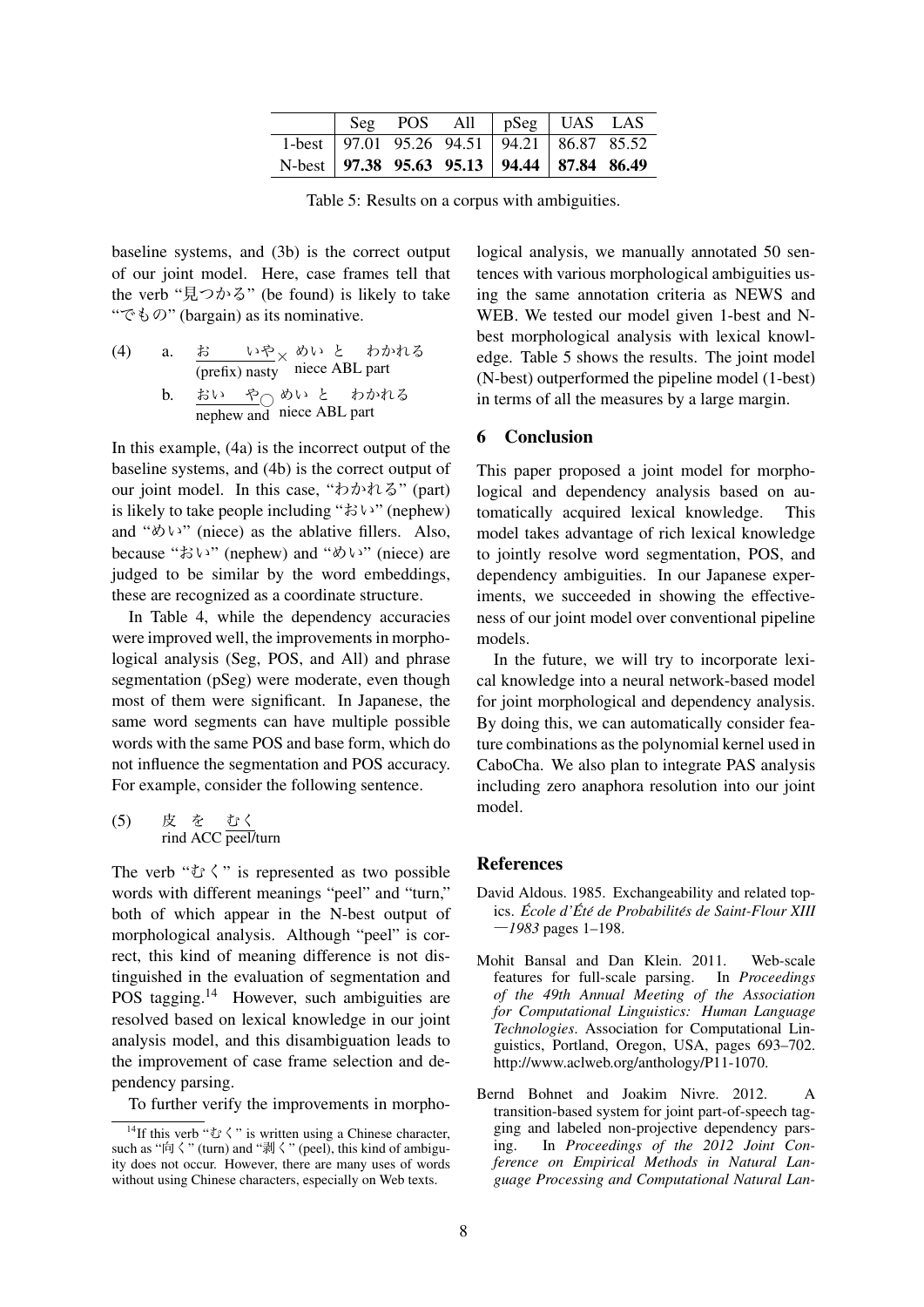*guage Learning*. Association for Computational Linguistics, Jeju Island, Korea, pages 1455–1465. http://www.aclweb.org/anthology/D12-1133.

- Bernd Bohnet, Joakim Nivre, Igor Boguslavsky, Richárd Farkas, Filip Ginter, and Jan Hajič. 2013. Joint morphological and syntactic analysis for richly inflected languages. *Transactions of the Association for Computational Linguistics* 1:415–428. http://www.aclweb.org/anthology/Q13-1034.
- Wenliang Chen, Jun'ichi Kazama, Kiyotaka Uchimoto, and Kentaro Torisawa. 2009. Improving dependency parsing with subtrees from auto-parsed data. In *Proceedings of the 2009 Conference on Empirical Methods in Natural Language Processing*. Association for Computational Linguistics, Singapore, pages 570–579. http://www.aclweb.org/anthology/D/D09/D09- 1060.
- Bradley Efron and Robert Tibshirani. 1986. Bootstrap methods for standard errors, confidence intervals, and other measures of statistical accuracy. *Statistical science* 1(1):54–75.
- Bradley Efron and Robert J. Tibshirani. 1993. *An Introduction to the Bootstrap*. Chapman and Hall/CRC.
- Yoav Goldberg and Michael Elhadad. 2011. Joint Hebrew segmentation and parsing using a PCFGLA<br>lattice parser. In *Proceedings of the 49th* In *Proceedings of the 49th Annual Meeting of the Association for Computational Linguistics: Human Language Technologies*. Association for Computational Linguistics, Portland, Oregon, USA, pages 704–709. http://www.aclweb.org/anthology/P11-2124.
- Yoav Goldberg and Reut Tsarfaty. 2008. A single generative model for joint morphological segmentation and syntactic parsing. In *Proceedings of ACL-08: HLT*. Association for Computational Linguistics, Columbus, Ohio, pages 371–379. http://www.aclweb.org/anthology/P/P08/P08-1043.
- Yoav Goldberg, Reut Tsarfaty, Meni Adler, and Michael Elhadad. 2009. Enhancing unlexicalized parsing performance using a wide coverage lexicon, fuzzy tag-set mapping, and EM-HMMbased lexical probabilities. In *Proceedings of the 12th Conference of the European Chapter of the ACL (EACL 2009)*. Association for Computational Linguistics, Athens, Greece, pages 327–335. http://www.aclweb.org/anthology/E09-1038.
- Spence Green and Christopher D. Manning. 2010. Better Arabic parsing: Baselines, evaluations, and analysis. In *Proceedings of the 23rd International Conference on Computational Linguistics (Coling 2010)*. Coling 2010 Organizing Committee, Beijing, China, pages 394–402. http://www.aclweb.org/anthology/C10-1045.
- Masatsugu Hangyo, Daisuke Kawahara, and Sadao Building a diverse document leads corpus annotated with semantic relations. In *Proceedings of the 26th Pacific Asia*

*Conference on Language, Information, and Computation*. Faculty of Computer Science, Universitas Indonesia, Bali,Indonesia, pages 535–544. http://www.aclweb.org/anthology/Y12-1058.

- Jun Hatori, Takuya Matsuzaki, Yusuke Miyao, and Incremental joint approach to word segmentation, POS tagging, and dependency parsing in Chinese. In *Proceed*dependency parsing in Chinese. *ings of the 50th Annual Meeting of the Association for Computational Linguistics (Volume 1: Long Papers)*. Association for Computational Linguistics, Jeju Island, Korea, pages 1045–1053. http://www.aclweb.org/anthology/P12-1110.
- Masakazu Iwatate. 2012. Development of pairwise comparison-based Japanese dependency parsers and application to corpus annotation. Ph.D dissertation at Nara Institute of Science and Technology.
- Daisuke Kawahara and Sadao Kurohashi. 2006. A fully-lexicalized probabilistic model for Japanese syntactic and case structure analysis. In *Proceedings of the Human Language Technology Conference of the NAACL, Main Conference*. Association for Computational Linguistics, New York City, USA, pages 176–183. http://www.aclweb.org/anthology/N/N06/N06- 1023.
- Daisuke Kawahara, Sadao Kurohashi, and Koiti Hasida. 2002. Construction of a Japanese relevancetagged corpus. In *Proceedings of the 3rd International Conference on Language Resources and Evaluation*. pages 2008–2013. http://www.lrecconf.org/proceedings/lrec2002/pdf/302.pdf.
- Daisuke Kawahara, Daniel Peterson, Octavian Popescu, and Martha Palmer. 2014. Inducing example-based semantic frames from a massive amount of verb uses. In *Proceedings of the 14th Conference of the European Chapter of the Association for Computational Linguistics*. Association for Computational Linguistics, Gothenburg, Sweden, pages 58–67. http://www.aclweb.org/anthology/E14-1007.
- Terry Koo, Xavier Carreras, and Michael Collins. 2008. Simple semi-supervised dependency parsing. In *Proceedings of ACL-08: HLT*. Association for Computational Linguistics, Columbus, Ohio, pages 595– 603. http://www.aclweb.org/anthology/P/P08/P08- 1068.
- Taku Kudo and Yuji Matsumoto. 2002. Japanese dependency analysis using cascaded chunking. In *Proceedings of the 6th Conference on Natural Language Learning*. pages 63–69. http://www.aclweb.org/anthology/W/W02/W02- 2016.pdf.
- Tomas Mikolov, Chen Kai, Greg Corrado, and Jeffrey Dean. 2013. Efficient Estimation of Word Representations in Vector Space. In *Proceedings of Workshop at International Conference on Learning Representations*.